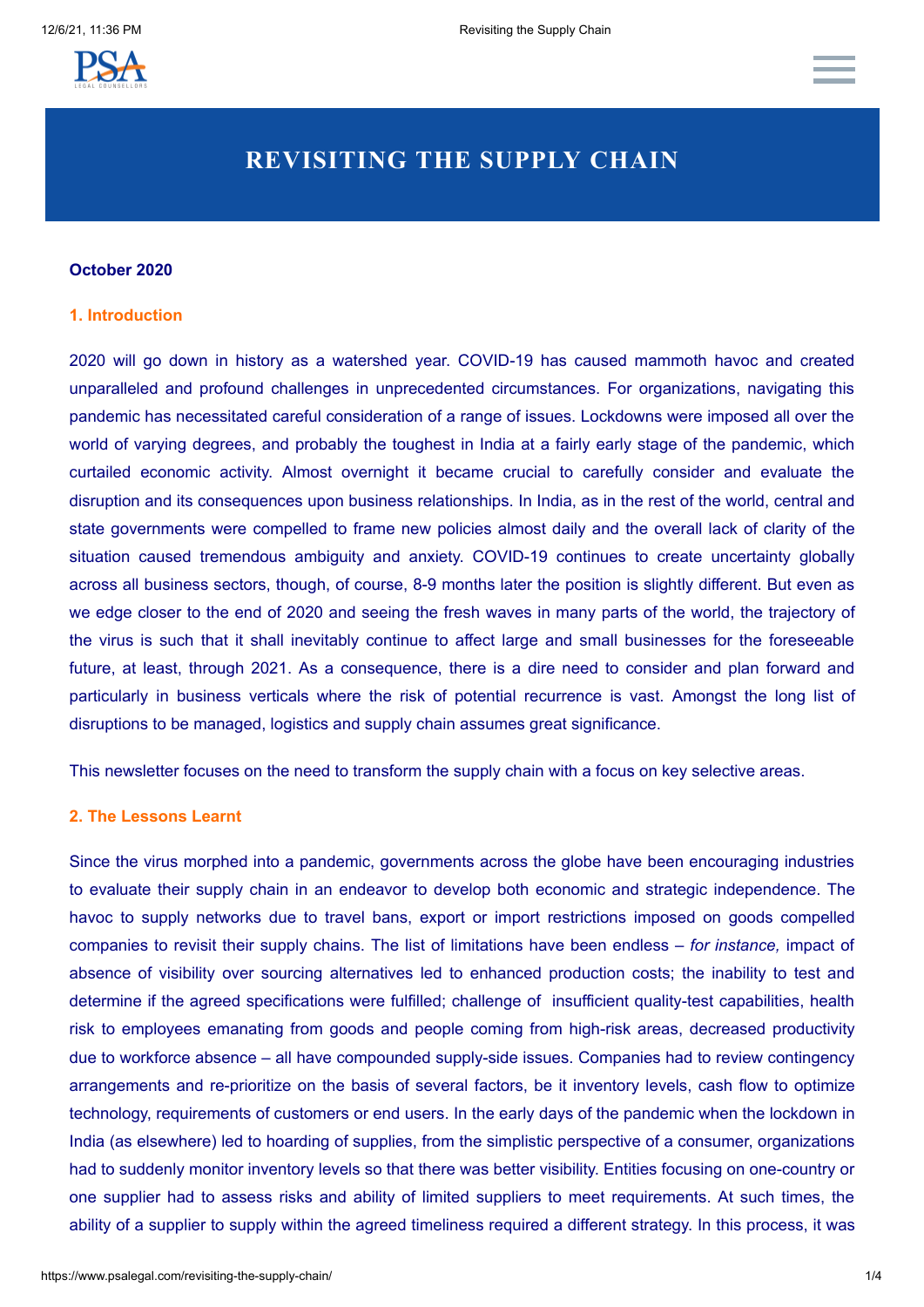#### 12/6/21, 11:36 PM **Review Chain** Revisiting the Supply Chain

amply evident that there was a dire need to have sufficient visibility over sourcing alternatives to manage the supply chain. Using technology to create tools with potential to ensure ongoing supply chain visibility is critical to keep goods flowing and mitigating risk. Simultaneously, it was and continues to be of paramount importance for conglomerates to effectively communicate with suppliers and end customers to ensure absence of gap between expectation and reality.

According to a study by India Brand Equity Foundation and the Economic Survey of 2017-2018, the logistics sector is pegged at USD 215 billion and expected to attract investments worth USD 500 billion by 2025. Recognizing an increasingly changed consumer spending patterns and the role of logistics and supply chain to address changing needs, the 2020 budget speech of the government which preceded the pandemic in India contained several initiatives. Amongst others, this included viability gap funding for setting up warehouses, a new National Logistics Policy which will clarify the roles of the central and state governments and key regulators. Hopefully, as and when implemented, it will also obliterate red-tape and create the promised single-window e-logistics market, with an enhanced focus on employment and skills generation.

# **3. Face of a New Supply Chain**

There is little doubt that things will not go back to what they were before. Businesses are looking to the longer term, including in respect of supply chain resilience, risk and its mitigation. Factoring in supplier and supply chain flexibility will be key to coping with uncertainty. And, the face of a new supply chain will have to consider many pieces, including alterative sourcing possibility, indigenization and essential contractual safeguards, compliance with regulations. Some of these considerations are outlined below.

**3.1** *Understand Supply Chains Better:* Most companies know their major suppliers pretty well. They have a good idea of their critical dependencies, but many have not paid heed to their supplier's suppliers (and beyond), or properly evaluated their whole supply chain exposure. It is time to give much closer scrutiny to precisely how the total supply chain is constructed, where the dependencies lie, and negotiate contracts that give them a high degree of assurance and protection for the future.

**3.2** *Alternative Sourcing:* As global supply chain networks come under increasing strain – the overnight disappearance of demand and loss of business, shutdown of operations due to implementation of measures designed to combat the spread of the virus – the pressure will increase to source alternative materials, components and ingredients in the production of industrial and consumer products to get around shortages and meet demand. If not done by now, businesses shall need to agree and implement codes of conduct between customers and suppliers for expected standards to manage risks and prevent disruption. This may involve auditing internal processes so that with a complete understanding of their total supply chain and risks emanating from them, one can put in place more effective contingency planning and mitigation strategies ahead of time.

**3.3** *Diversity & Localization:* Companies will revisit where their supply chain comes from and passes through. Risk will only be spread if there is diversity in the supplies, suppliers and geographies. This is also the only way to reduce dependencies on one or two vendors, give greater flexibility and (hopefully) assure continuity of supply for future eventualities. Challenges will remain in ensuring consistency of quality, regulatory adherence and alignment, and partly in understanding geopolitical and other risks inherent in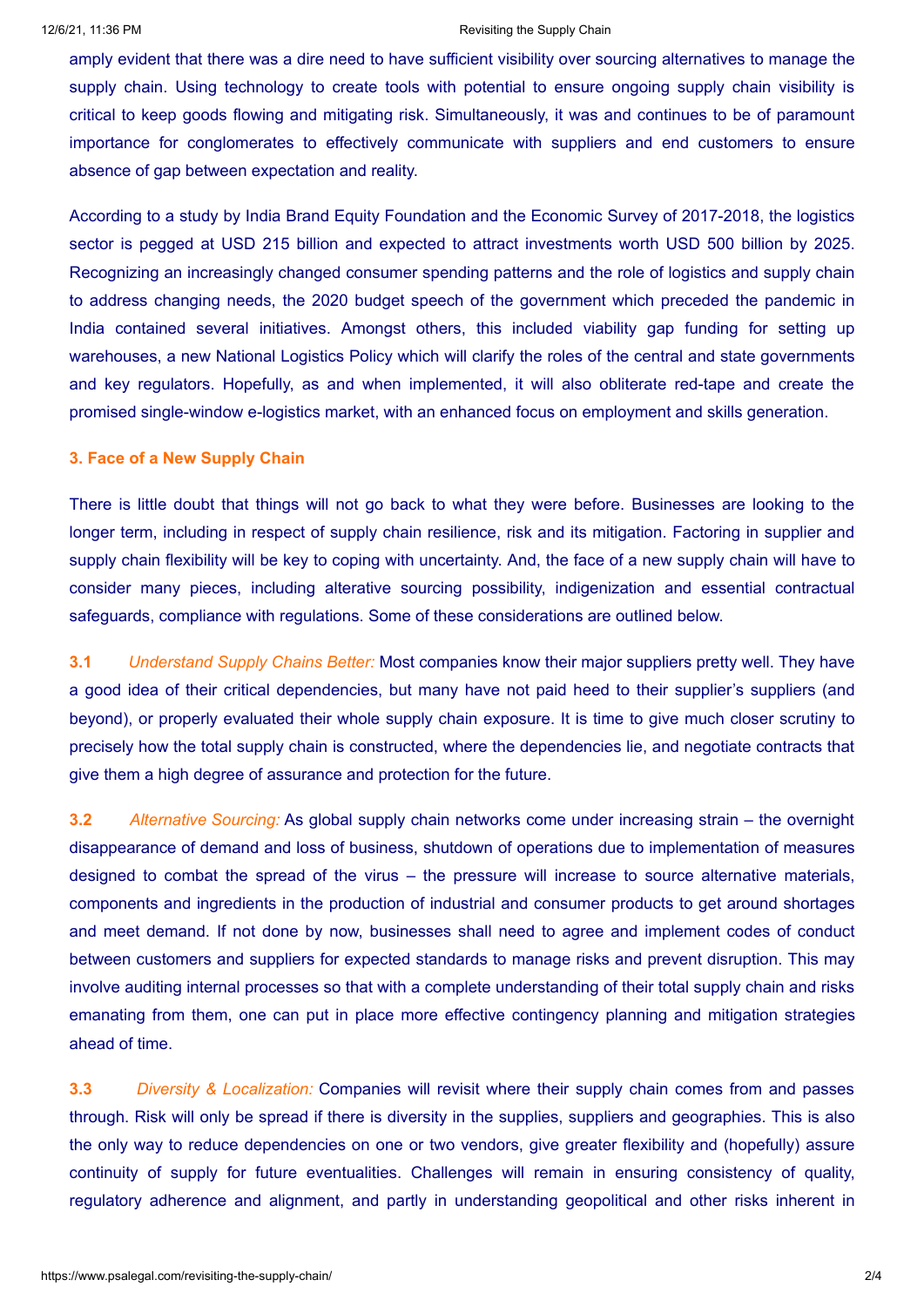#### 12/6/21, 11:36 PM **Revisiting the Supply Chain**

dealing with particular geographies – assessing risks in jurisdiction, business practices, skills, logistics and transport. All of this will give a greater impetus to localization and building indigenous capabilities.

**3.4** *Contractual Considerations:* It is imperative to understand and know both executed and future contracts better. This means evaluating enforceability of force majeure and material adverse clauses ("**MAC**"), when do they trigger. Incorporating them within contracts may prove useful in mitigating against risks, liabilities and penalties arising as a consequence of disruption to the supply chain.

Usually, contractual force majeure clause seeks to exclude the liability of contracting parties for events beyond their reasonable control. The clause contains **(a)** a definition of force majeure that provides for an inclusive list of events (such as fire, flood, etc.) and unspecified events, which are generally beyond the reasonable control of a party; **(b)** rights of termination in the event of non-performance for an extended period of time. So far, most provisions never provided for a disease or envisaged a pandemic. As a general principle, the non-performing party seeking to assert force majeure as a defense must demonstrate that it could not have avoided the contractual breach or, alternatively, that it took reasonable steps to mitigate its effect. It is, therefore, imperative for companies to take immediate efforts to limit the impact of supply chain troubles, shipping delays and labor shortages. A party seeking to excuse its performance is expected to use reasonable efforts to overcome obstacles. For instance, a company experiencing a delay in production could notify its distributor or explore alternative means of production. Moving forward, organizations that plan and implement immediate steps to mitigate will fare better than those that elect to do nothing.

When an event gives rise to a change which has a material adverse impact on the business, contracts contain MAC with materiality thresholds that usually provide for termination rights and ensuing consequences. The challenge remains while dealing with an unknown "enemy" i.e., there is no visibility on the duration and severity of the effects of the pandemic on business. And, consequently, the ability to decide to opt for termination shall require a detailed internal diligence. As COVID-19 has demonstrated, time is of essence and delays in decision-making could have wider ramifications on rights and liabilities of the parties. In any dispute, the effect of the pandemic and its impact on a material element of the contract will be a highly contentious issue. Additional exposure may occur where the risk may be that products may not meet required quality standards or technical specifications and the extent to which liabilities, including warranty claims, or other rights may also arise.

**3.5** *Others:* While this is not exhaustive, but there are several other aspects to watch in the times to come. *Firstly,* monitoring compliance with both guidelines and policies assumes significance from a liability and risk perspective, particularly when goods are moved across national or domestic state borders. *Secondly,* watching consumer behavior is essential as change is likely to impact strategies around supply chain management and may require measures to adapt distribution networks accordingly. *Thirdly,* ongoing liquidity demands and access to finance are of critical importance in keeping organizations operational and the supply chain flowing which, as noted before, may require strengthening domestic capability and a resilient supplier base. *Fourthly*, plan for future shutdowns and other contingencies to avoid shortage of raw materials and components. Such planning should, hopefully, address and minimize the risk of possible substitute substandard materials by some suppliers.

### **4. The Board's Role**